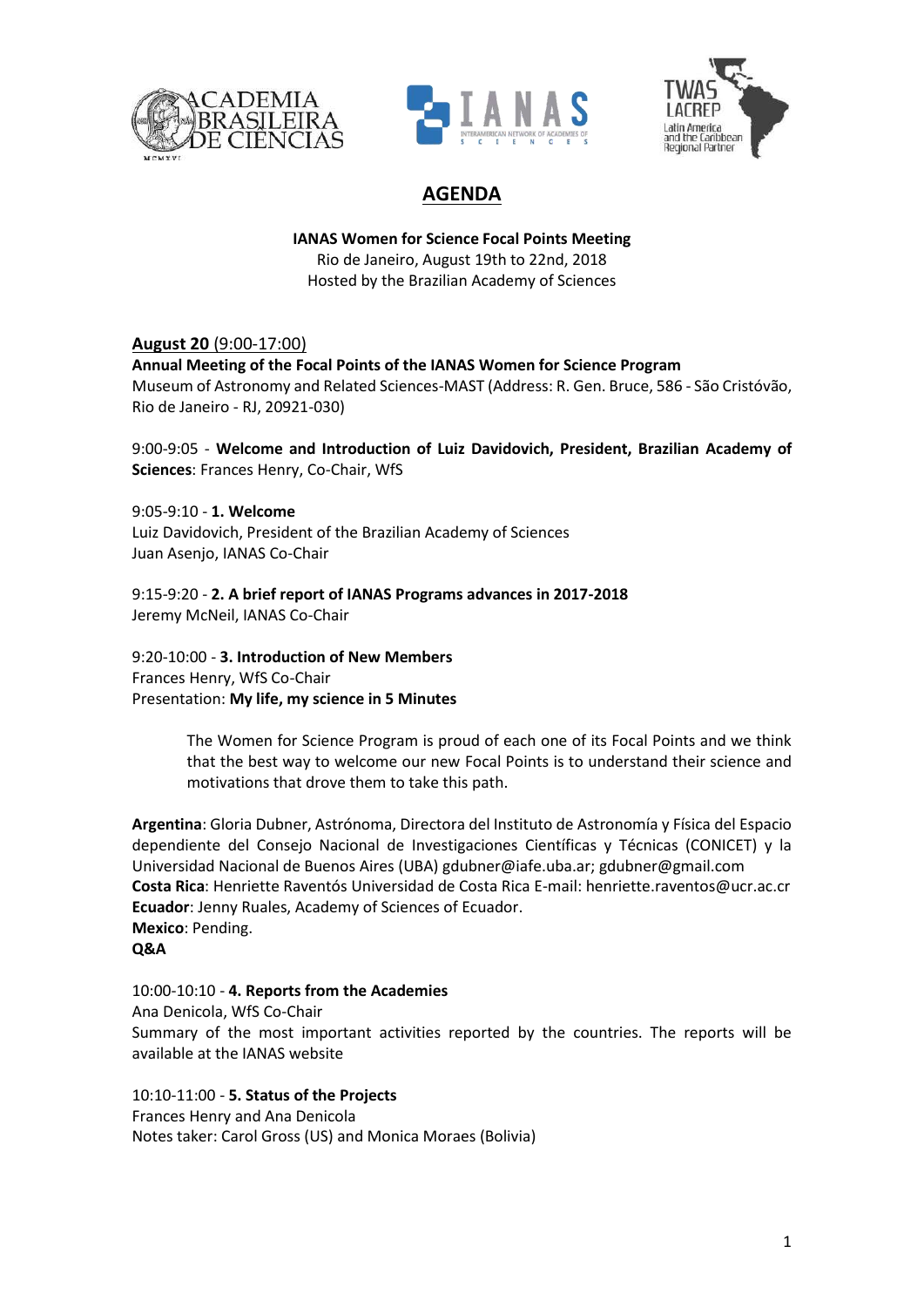





During the last WfS meeting, several activities were planned. This is the current status:

**a) Work on a book on women and science education by WfS and Science Education:** Frances will propose in Brazil to review the current and available publications in order to select and place the selected material, available in the IANAS website.

Comments for Frances and Ana: If approved, the Focal Points from the Women for Science Program and the Science Education Program will be asked to suggest publications with its links and to send the information to IANAS.

A group of no more 3-4 people will be asked to review the material, to establish a criterion for the election of material which will be circulated among the Focal Points and to make the election of the material. A small review for each publication should go with each book selected for the benefit of the reader.

**b) Chapter on gender and energy** is to be made into a booklet and posted on the IANAS website. The authors of the chapter have not been able to update this chapter. Should we put the original on the website as is??

**c) Food and Nutrition Security**: This book, including our chapter on gender is available on our website. Please download and share your thoughts with us. <http://www.ianas.org/index.php/books/ianas-publications> <http://www.ianas.org/index.php/programs/food-and-nutrition-security>

**d) Water Program**: The water program is developing a new book and will attempt to include a chapter about women's issues under the direction of Katherine Vammen. Frances has talked to Katherine chair of the water program who suggested that a small contribution could be made not later than the end of August. She will try to put something together for the water book.

## **Q&A**

11:00-11:30 - **Coffee break**

11:30 -13:00 - **5. Status of the Projects (…continue)**

**e) The Anneke Levelt Sengers Women for Science Prize**

Ana Denicola and Marcos

The call has been sent to the Presidents of the Academies and Focal Points were included. Members of the selection committee will be selected by the IANAS co-chairs.

## **f) Mentoring Committee**: Frances Henry and Marcia Barbosa

A proposal had been considered but it requires more funds than are currently available. Frances will present a proposition in Brazil to keep the principle or idea of mentoring but in a scale that is feasable. IANAS planned for the mentoring initiative, between \$1,500 to \$ 2,500.

**g) Census Updates**: The census was finished and is available in the IANAS website section of books [http://www.ianas.org/index.php/books/ianas-publications.](http://www.ianas.org/index.php/books/ianas-publications)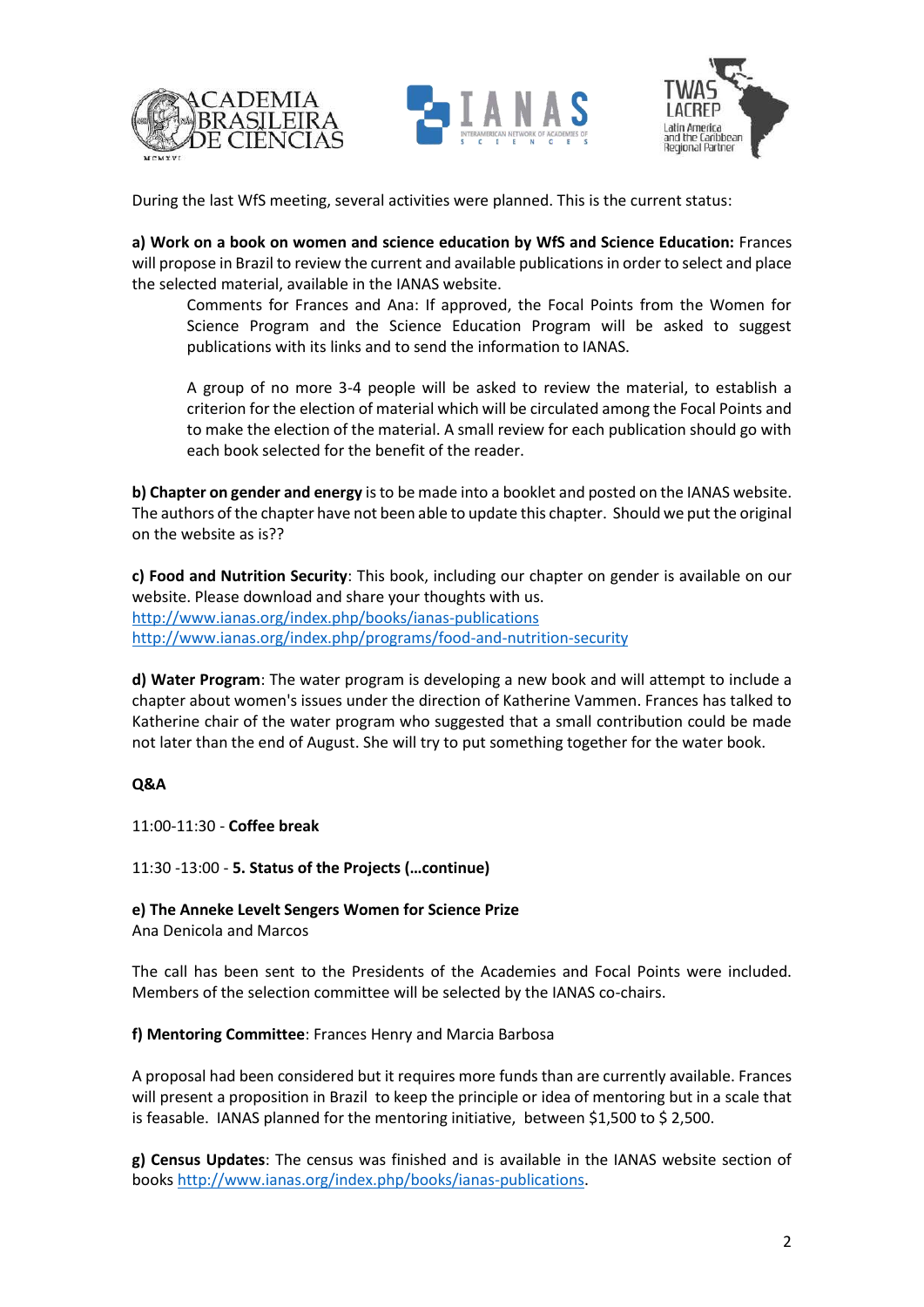





We will discuss the dates for the next census update. We will consider the possibility of starting the update process this November.

**h) Video Contest**: The committee (Ana Denicola, Judith Zubieta, and Márcia Barbosa) that was established in the meeting in Irvine will present, as agreed, a proposal for a IANAS video contest for the Spanish speaking countries in the Americas. Focal points will discuss and decide if and how the initiative will be developed.

Notes taker: Carol Gross (US)

13:00-14:30 - **Lunch**

14:30-16:30 - **6. Visibility of Women Scientists** Note taker: Neela Bradie and Jeremy McNeil

**a) Dissemination of IANAS Women for Science**: a website for Facebook was created maintained by Veronica Crespo. However, she left the WfS to continue her research and Marcia has taken on the passwords. We need to discuss the future of the Facebook website.

**b) Biographies**: Biographies are being collected from academies that did not participate in our earlier project. We need to hear progress reports from Bolivia, Ecuador, Honduras, and Uruguay

**c) Revised Mission and Activities Section for WfS webpage**: Under the guidance of Giselle Tamayo, former focal point of Costa Rica, Frances Henry and Veronica Crespo from Ecuador. Several changes were made to the WfS website: [http://www.ianas.org/index.php/programs/women-for-science.](http://www.ianas.org/index.php/programs/women-for-science)

**d) Women Scientists as Entrepreneurs**: This project was initially suggested by Argentina and at this time needs some further discussion. One idea is that we send a letter of invitation to the Presidents of the Academies and their focal points after this meeting. We will suggest that they find articles written by journalists about women scientists who have also been successful as entrepreneurs.

**e) Involving Men in our Efforts**: It was agreed that men should be invited to participate in our activities and we have begun by inviting the Brazilian president. Accordingly, the president of the Brazilian academy was invited and has accept our invitation to attend.

**f) New Business**: new project ideas, etc.

16:30-17:00 - **7. Adjourn and plans for the following day**

**End of the WfS meeting**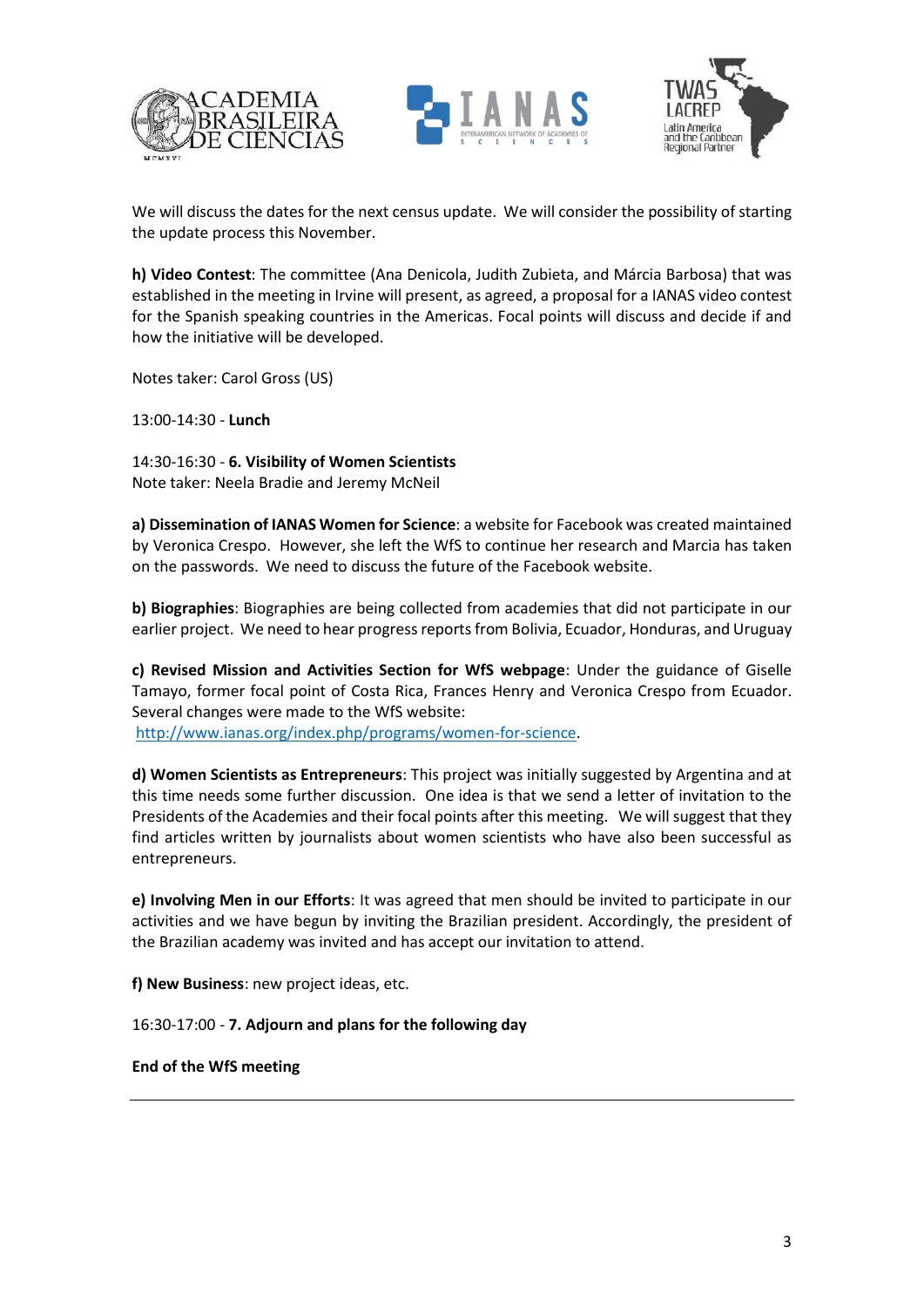





**August 21** (09:00-18:30)

## **Symposium "Girls in Science"**

National Observatory-ON (Address: R. Gen. José Cristino, 77 - São Cristóvão, Rio de Janeiro - RJ, 20921-400)

09:00-9:15 - **Opening Ceremony**

João dos Anjos (ON) Anelise Pacheco (MAST) Luiz Davidovich (ABC) Co-Chair TBC (IANAS) Vivaldo Moura Neto (TWAS)

09:15-09:45 - Luiz Davidovich (ABC)

09:45-11:00 - **Round Table "Women in Science"** Moderator: Marcia Barbosa (ABC)

Adriana Maria Tonini (CNPq) Concepta Margaret Mcmanus Pimentel (Capes) Hugo Aguilaniu (Instituto Serrapilheira) Sandra G. Unbehaum (Fundação Carlos Chagas) Kaká Verdade (Fundo Social Elas)

11-00-11:15 - Coffee-Break

**Promoting Gender Equity in Science: Brazilian Experiences (Part 1)** Moderator: Belita Koiller (ABC)

11:15-11:45 - Katemari Rosa (O Poder da Diversidade) 11:45-12:15 - Milena Marinho Arruda (Engenheiras da Borborema) 12:15-12:45 - Tatiana Rappoport (Tem Menina no Circuito)

12:30-14:00 - Lunch

**Promoting Gender Equity in Science: Brazilian Experiences (Part 2)** Moderator: Debora Foguel (ABC)

14:00-14:30 - Daniela Pavani (Meninas na Ciência) 14:30-15:00 - Eliade Lima (Projeto Energéticas) 15:00-15:30 - Jéssica Amorim (Programadoras do Amazonas)

15:30-16:00 - Coffee-Break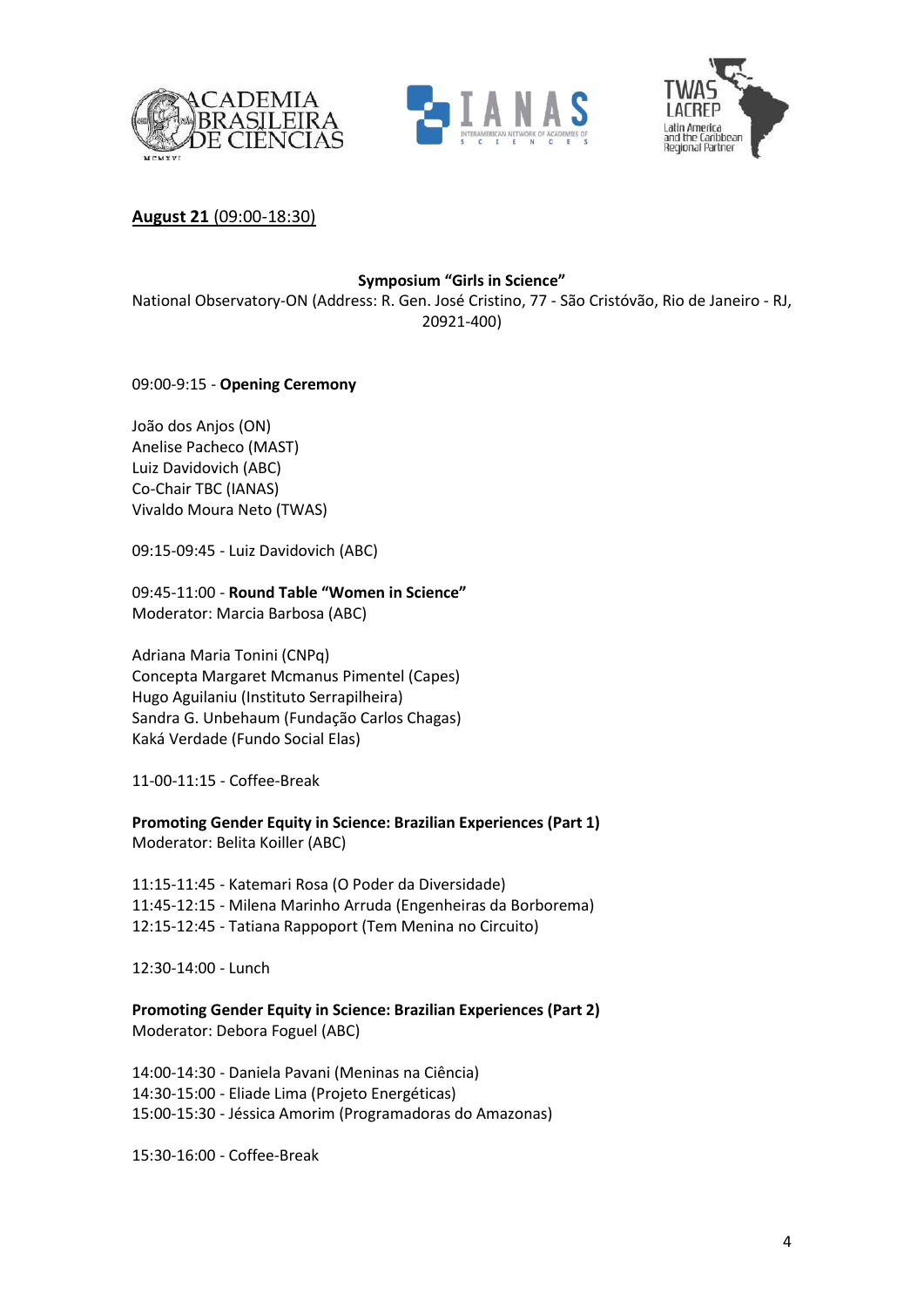





**Promoting Gender Equity in Science: Brazilian Experiences (Part 3)** Moderator: TBC

16:00-16:30 - Patricia Figueiró Spinelli (Meninas no Museu de Astronomia e Ciências Afins) 16:30-17:00 - Ida Vanessa Doederlein Schwartz (Parent in Science) 17:00-17:30 - Valéria Cristina Ferreira Barbosa (Mulheres na Astronomia) 18:00-18:30 - Simony César Ramos de Moura (Aplicativo NINA)

# **August 21-22** (17:45-11:00)

### **Girls in Science: adventures in the museum**

(Exclusively for children and Brazilian team involved in the activity) Museum of Astronomy and Related Sciences-MAST (Address: R. Gen. Bruce, 586 - São Cristóvão, Rio de Janeiro - RJ, 20921-030)

This activity consists in offering an experience of immersion in Science for 20 girls from the Olavo Bilac public school. They will have the opportunity to make observations of the sky at night and of the sun in the morning. The girls will also visit the historic building of the museum and participate in three different workshops: computer language, electric circuits in renewable materials, and robotics.